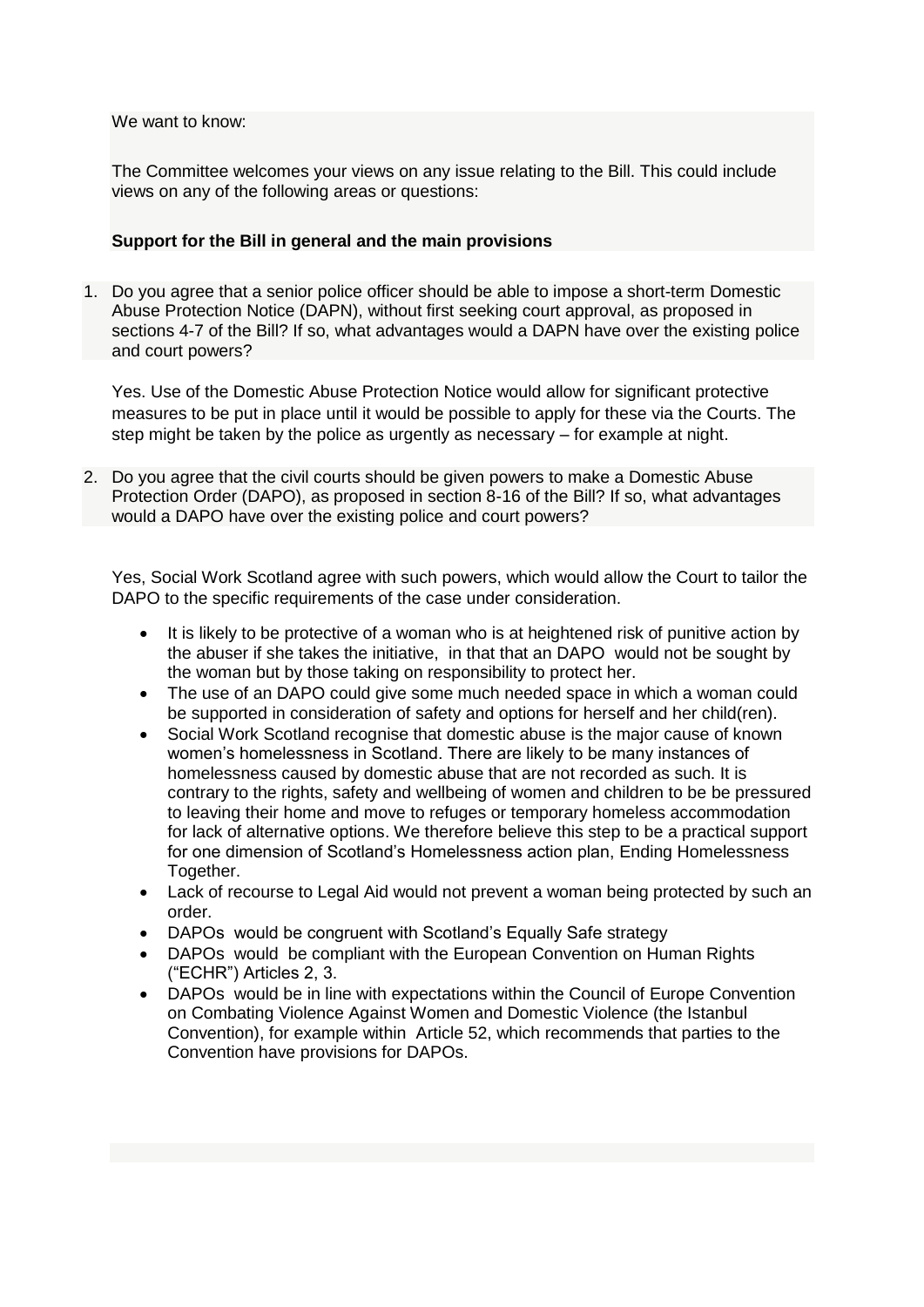#### **Extension of the provisions to other types of family relationship or circumstance**

3. Section 1 of the Bill requires the two people covered by the DAPN or DAPO to be spouses, civil partners or in an 'intimate personal relationship' with each other. In addition, the suspected perpetrator must be aged 18 or over and the person at risk must be 16 or over. Do you agree with this overall approach or do you wish to suggest any changes? In the Domestic Abuse Bill, that is currently making its way through the UK Parliament, a broader approach is proposed for England and Wales, extending to other family relationships and people sharing a house in other circumstances.

Social Work Scotland agree with this approach.

Other protective action may be supported by other legislation such Children's Hearings (Scotland) Act 2011 for children and the Adult Support and Protection Act (2007) for vulnerable adults.

The Domestic Abuse (Scotland) Act 2018 does also provide for protection of children living in the house.

**Processes to be used for imposing a notice or granting of an order, timescales and the role of the police**

4. Under section 8 of the Bill only police officers would be able to apply to the court for a DAPO. Do you agree with this approach or do you think the power to apply should be extended to other individuals or organisations? If the latter, who would you wish to include?

Social Work Scotland agree with this approach.

5. Do you agree with the tests (set out in section 4 and section 8 of the Bill) which must be satisfied for the making of a DAPN and a DAPO respectively?

Social Work Scotland agree with these tests.

6. Do you support the definition of 'abusive behaviour' (in sections 2 and 3) which is a key component of those tests?

Yes. This definition is helpful in that it recognises the complexity of domestic abuse.

7. Under the Bill, a DAPN lasts until a DAPO (or interim DAPO) is made. A DAPO can last for a maximum of three months. Do you agree with the proposed maximum periods the DAPN and DAPO can last for?

Consultation within Social Work Scotland has not led to categorical views on the appropriate maximum length of a DAPO, which is affected by variables such as the length of time it may take for other remedies to be considered, applied for and heard; the need to avoid potential gaps in protective provision if they are needed; while at the same time protecting rights of the barred person and ensuring fair process for all.